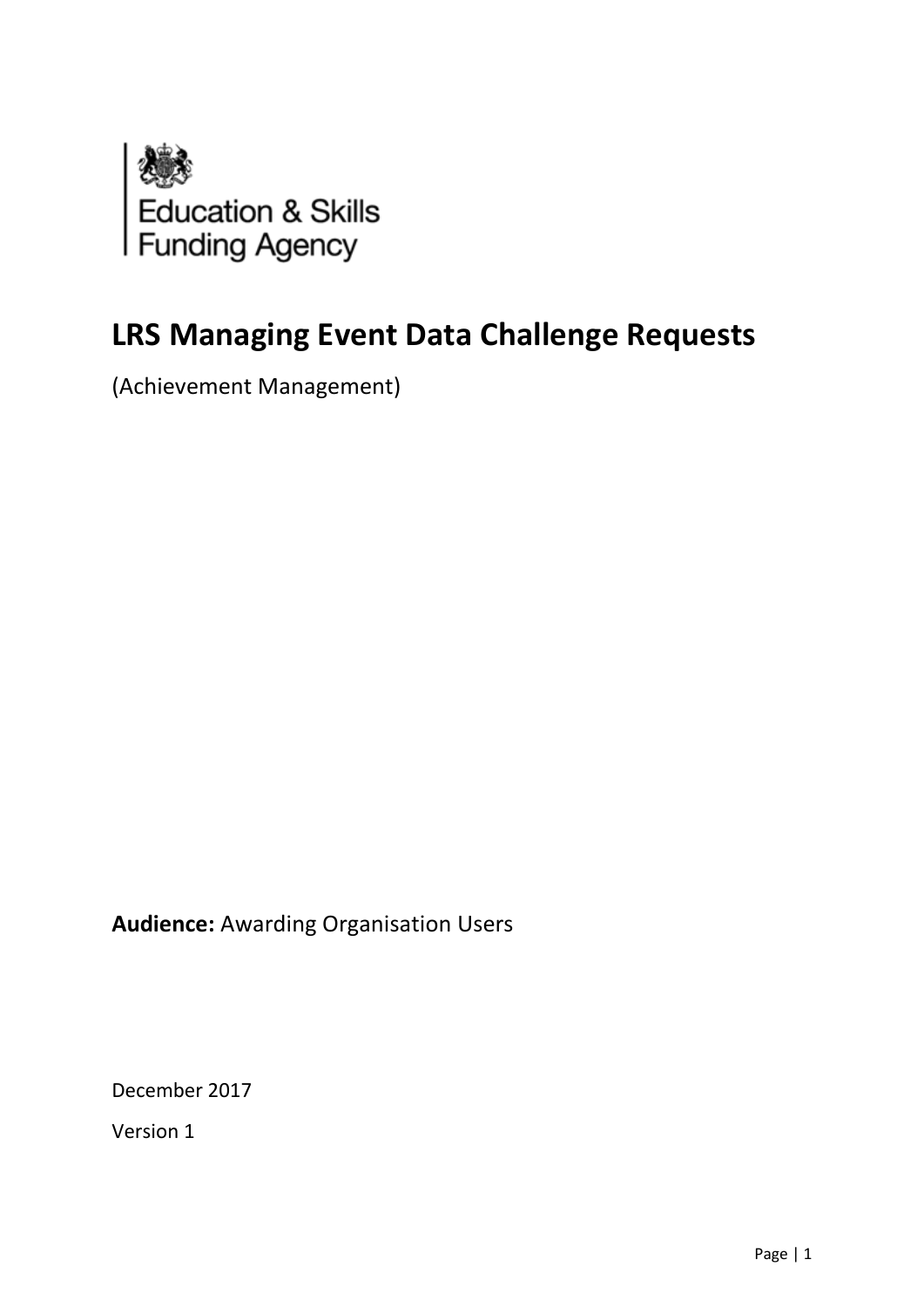# Contents

<span id="page-1-0"></span>

| 2.  |  |
|-----|--|
| 3.  |  |
| 3.1 |  |
| 3.2 |  |
| 3.3 |  |
| 3.4 |  |
| 4.  |  |
| 4.1 |  |
| 4.2 |  |
| 4.3 |  |
| 4.4 |  |
| 4.5 |  |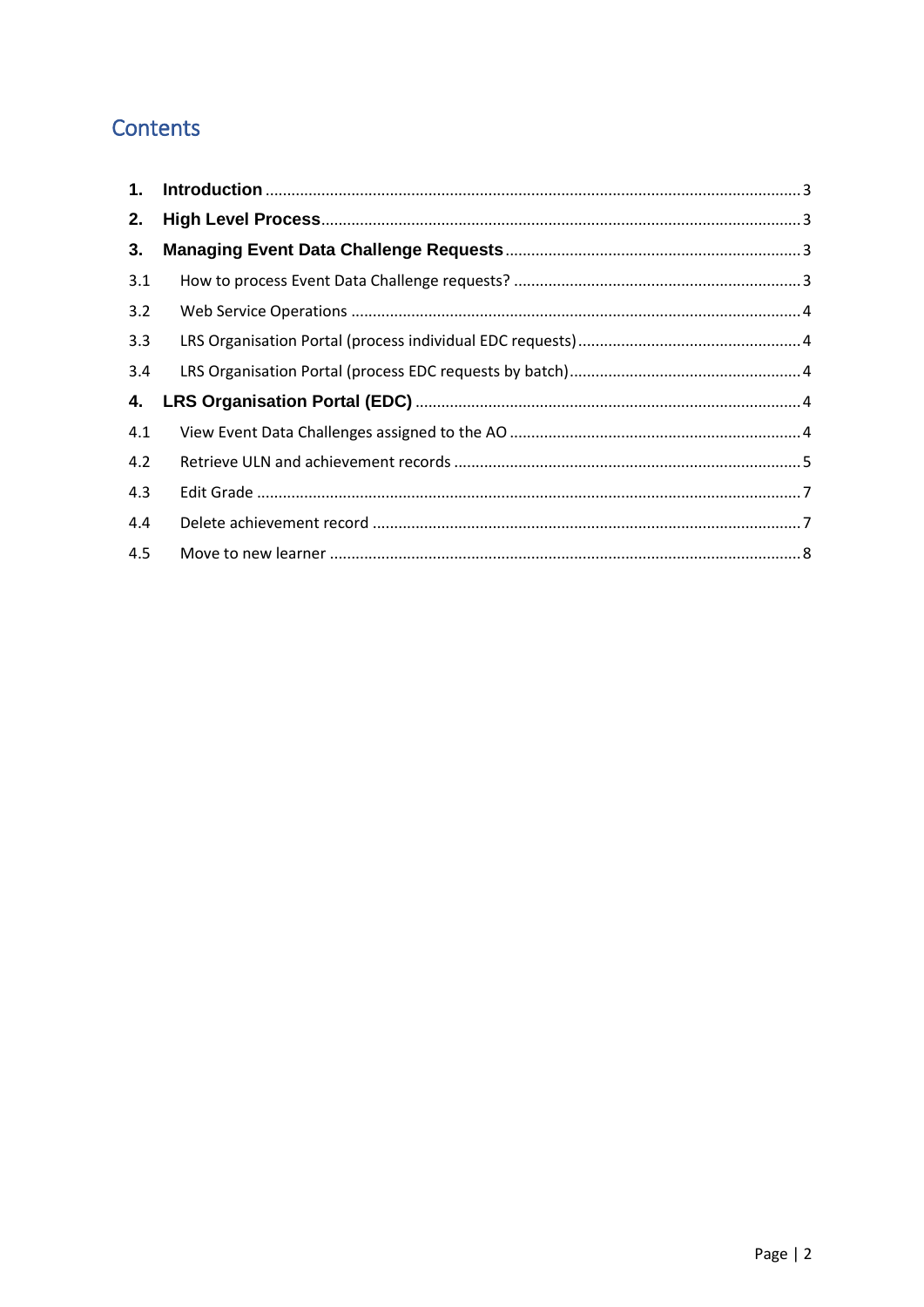# **1. Introduction**

This functionally has been designed, to help awarding organisations (AO) manage their Event Data Challenge (EDC) requests, efficiently and effectively. This functionality is **only** available from the Achievement Management tab on the LRS Organisation Portal.

EDC requests are raised to highlight a problem with the qualification, such as; grade, award date or achievement doesn't belong to the learner. Read the **'Data Challenge Background Guide'**, for more information about the underlying problems which result in EDC requests: <https://www.gov.uk/government/publications/learning-records-service-awarding-organisations>

Awarding organisations are responsible for validating and correcting achievement data uploaded by them to the Personal Learning Record (PLR).

**Note:** The functionality to Create achievement, Withdraw achievement and Reinstate achievement are still available.

# <span id="page-2-0"></span>**2. High Level Process**

Email notifications are sent to the nominated users identified to manage the requests, when an EDC is raised against a qualification belonging to the AO.

Subsequently, every week, a report is sent from LRS Business Support, listing all outstanding EDCs and additional information including recommended corrective action. We recommend EDC users, use the report to manage their EDC requests as it's more comprehensive.

For the purposes of this document the EDC user is an Awarding Organisation User that has been nominated to process Event data challenges.

EDC users are required to do the following:

- **1.** Review and validate the report sent by LRS Business Support.
- **2.** Decide whether to "Accept" or "Reject" the EDC and subsequently the recommended action.
- **3.** Record your decision on the report.
- **4.** Action, any 'Accepted' EDC requests via the portal or web service operations.
- **5.** Finally, email LRS Business Support with the final outcome decisions.

LRS will validate the necessary action has been taken against any EDCs identified as 'Accepted' before closing them down in the portal. Any identified with a status of 'Rejected', will be closed down and no further action is required to be taken by the AO.

This end to end process should take a maximum of 5 weeks.

**Note:** For 'Accepted' EDC requests, go to section 3, for more information on how to process the requests depending on what action needs to be taken.

# <span id="page-2-1"></span>**3. Managing Event Data Challenge Requests**

### <span id="page-2-2"></span>3.1How to process Event Data Challenge requests?

Event Data Challenges can be processed using two methods:

- 1. Web Service Operations (MI system to MI system) Section 3.2
- 2. LRS Organisation Portal (process individual EDC requests) Section 3.3
- 3. LRS Organisation Portal (process EDC requests by batch) Section 3.4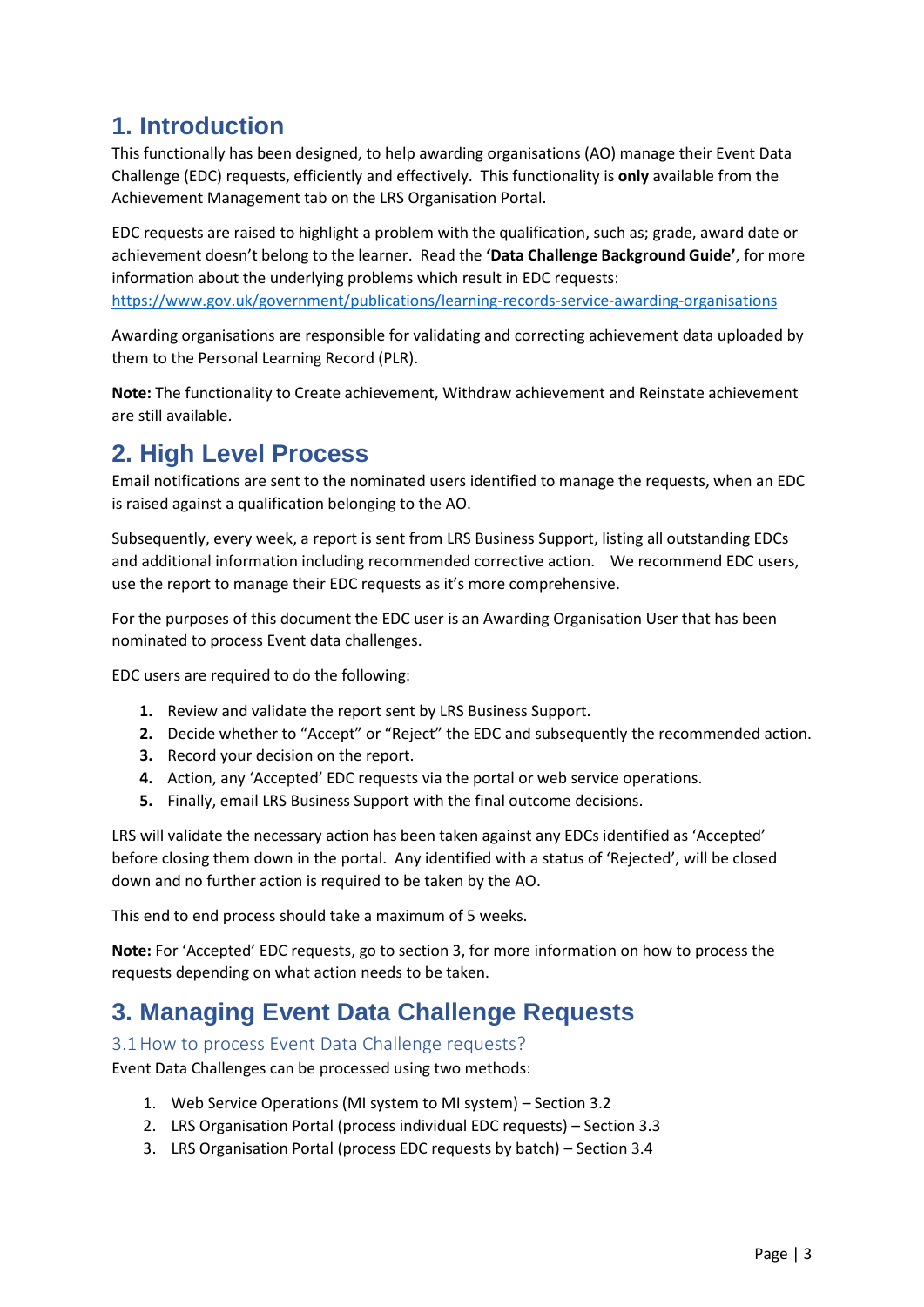## <span id="page-3-0"></span>3.2Web Service Operations

Using the 'Submit Achievement Batch Job' the AO's can complete the necessary action required to address the problem, using: 'Update', 'Withdraw' and/or 'Create'. Web service operations can only be used, if your organisation has developed this capability.

### <span id="page-3-1"></span>3.3 LRS Organisation Portal (process individual EDC requests)

From the LRS Organisation Portal, we've made it easy for AO's to manage EDC requests assigned to their group. AOs can now:

- View Event Data Challenge requests assigned to the AO.
- Retrieve the ULN record, the problem is raised against.
- Retrieve a list of achievement records associated to a specific ULN\*
- Edit the grade value
- Transfer achievement records to another ULN (learner)
- Delete achievements

#### \***Note:** *The system will only return achievements belonging to the AO which uploaded the data.*

Refer to section 4 for more information about how to use the functionality available from the LRS Organisation Portal.

### <span id="page-3-2"></span>3.4 LRS Organisation Portal (process EDC requests by batch)

AO users can process multiple EDC requests by batch, via the LRS Organisation Portal. This is using the standard QCF batch process. For more information about how to create a QCF batch file refer to documentation on Gov.UK: https://www.gov.uk/government/publications/Irs-batch-toolkit-for[awarding-organisations](https://www.gov.uk/government/publications/lrs-batch-toolkit-for-awarding-organisations)

- $\triangleright$  Preparing an achievement batch file
- $\triangleright$  QCF batch file quick reference guide
- $\triangleright$  QCF batch file example

# <span id="page-3-3"></span>**4. LRS Organisation Portal (EDC)**

### <span id="page-3-4"></span>4.1View Event Data Challenges assigned to the AO

AO users can view all EDC requests assigned to their organisation by:

- Logging into the LRS Organisation Portal
- Select the 'Achievement Management' tab
- Select 'Event Data Challenges' (see table 1)
- \*By changing the 'Status' drop down option and refresh, the system will bring back a list of EDC requests; In Progress, Complete and New.

**\*Note:** By selecting "Process", users can view more details about the data challenge. This automatically changes the status to "In Progress".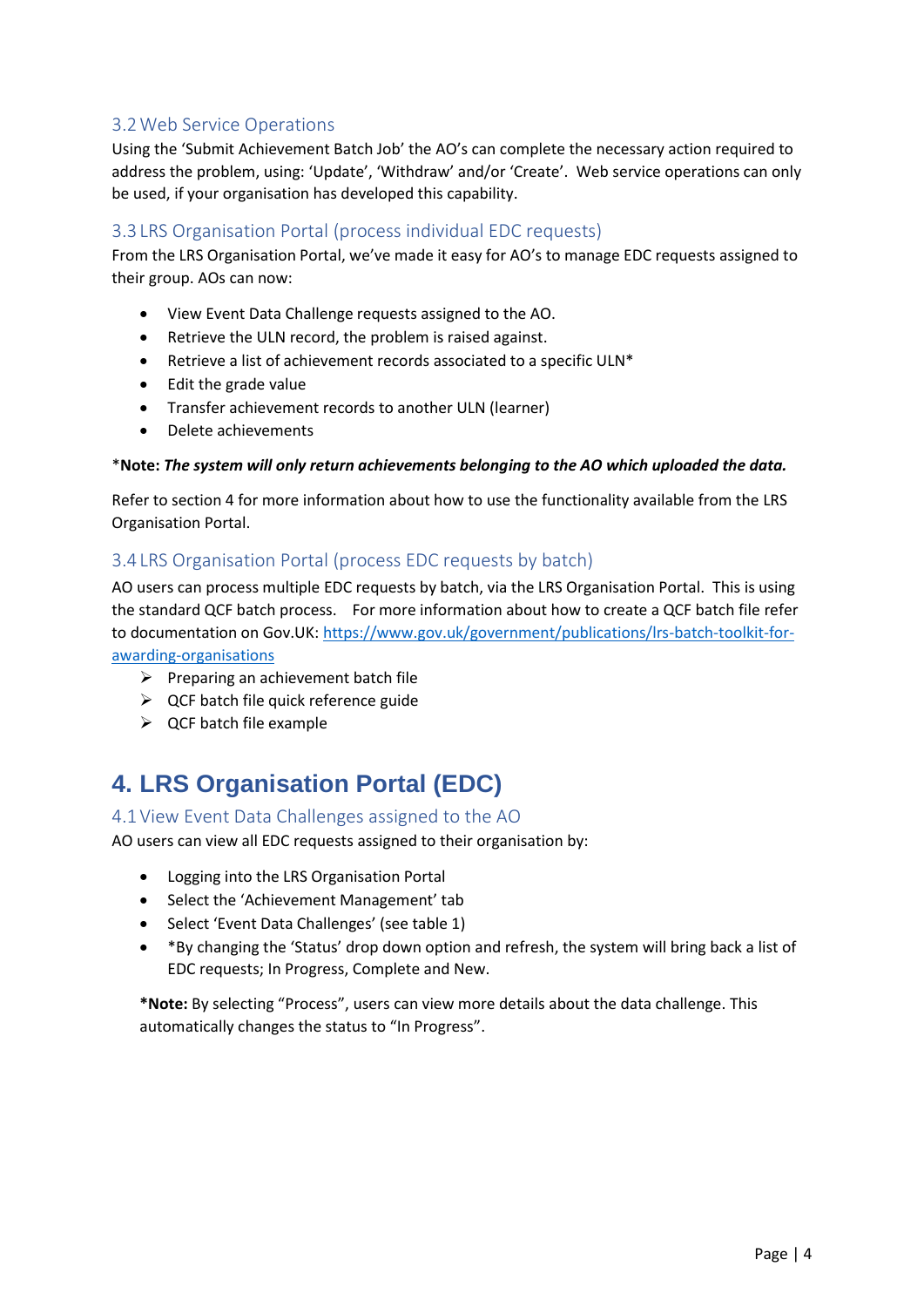| HM Government                                                                  | Welcome: 09 MIAP<br><b>SFA</b><br>Org ID: MIAP0009 |                                                                                                          |             | Help   Contact us   My account   Log out |               |        |
|--------------------------------------------------------------------------------|----------------------------------------------------|----------------------------------------------------------------------------------------------------------|-------------|------------------------------------------|---------------|--------|
| <b>Achievement</b><br><b>Learner</b><br><b>Management</b><br><b>Management</b> |                                                    |                                                                                                          |             |                                          |               |        |
| You are here: Event data challenges                                            |                                                    |                                                                                                          |             |                                          |               |        |
| Welcome                                                                        | <b>Event data challenges</b>                       |                                                                                                          |             |                                          |               |        |
| <b>Achievement Management</b>                                                  | New<br>Status                                      | Enquires relating to all event data challenges for your organisation are available below<br>$\checkmark$ | Refresh     |                                          |               |        |
| <b>Manage Learner Achievements</b><br><b>Submit Achievements Batch</b>         | Set status to in progress                          |                                                                                                          |             |                                          |               |        |
| <b>View Achievements Batch</b>                                                 | <b>ULN</b><br>Reference                            | Family name<br>Given name                                                                                | Date raised | Date resolved                            | <b>Status</b> | Action |
| Reports<br><b>Event Data Challenges</b>                                        | No records found using criteria provided           |                                                                                                          |             |                                          |               |        |
| <b>Learner Verification</b>                                                    | Set status to in progress                          |                                                                                                          |             |                                          |               |        |
| <b>User Management</b>                                                         |                                                    |                                                                                                          |             |                                          |               |        |
|                                                                                |                                                    |                                                                                                          |             |                                          |               |        |
|                                                                                |                                                    |                                                                                                          |             |                                          |               |        |
|                                                                                |                                                    |                                                                                                          |             |                                          |               |        |
|                                                                                |                                                    |                                                                                                          |             |                                          |               |        |
|                                                                                |                                                    |                                                                                                          |             |                                          |               |        |
| Help   Contact us   Terms and conditions   Privacy policy                      |                                                    |                                                                                                          |             |                                          |               |        |

#### **Table 1**

### <span id="page-4-0"></span>4.2Retrieve ULN and achievement records

To process and take the necessary corrective action, EDC users, navigate to the 'Manage Learner Achievement' screens by:

- Logging into the LRS Organisation Portal
- Select the 'Achievement Management' tab
- Select 'Manage Learner Achievements'
- Retrieve the achievement data the EDC has been raised against, enter the ULN provided in the report and select 'Find' (see table 2).

| <b>WARD IN THE WARD</b>                                     |                                         | <u>wing and construction</u>                                                                |                                                                            |  |
|-------------------------------------------------------------|-----------------------------------------|---------------------------------------------------------------------------------------------|----------------------------------------------------------------------------|--|
| <b>Learner</b><br><b>Management</b>                         | <b>Achievement</b><br><b>Management</b> |                                                                                             |                                                                            |  |
| You are here: Manage learner achievements                   |                                         |                                                                                             |                                                                            |  |
| Welcome                                                     |                                         |                                                                                             |                                                                            |  |
| Achievement Management                                      |                                         |                                                                                             | <b>Manage learner achievements</b>                                         |  |
|                                                             |                                         |                                                                                             | Please choose an action to perform by clicking on the relevant link below. |  |
| Manage Learner Achievements                                 |                                         | Create achievement   Withdraw achievement   Reinstate achievement                           |                                                                            |  |
| Submit Achievements Batch<br><b>View Achievements Batch</b> |                                         | <b>Event Data Challanges</b>                                                                |                                                                            |  |
| Reports<br>Event Data Challenges                            |                                         | Use this to edit grades, delete achievements<br>and transfer achievements between learners. |                                                                            |  |
| <b>Learner Verification</b>                                 |                                         | <b>ULN</b>                                                                                  |                                                                            |  |
| Verify Single Learner                                       |                                         |                                                                                             | Find                                                                       |  |
| Submit Batch Job                                            |                                         |                                                                                             |                                                                            |  |
| View Batch Jobs                                             |                                         |                                                                                             |                                                                            |  |

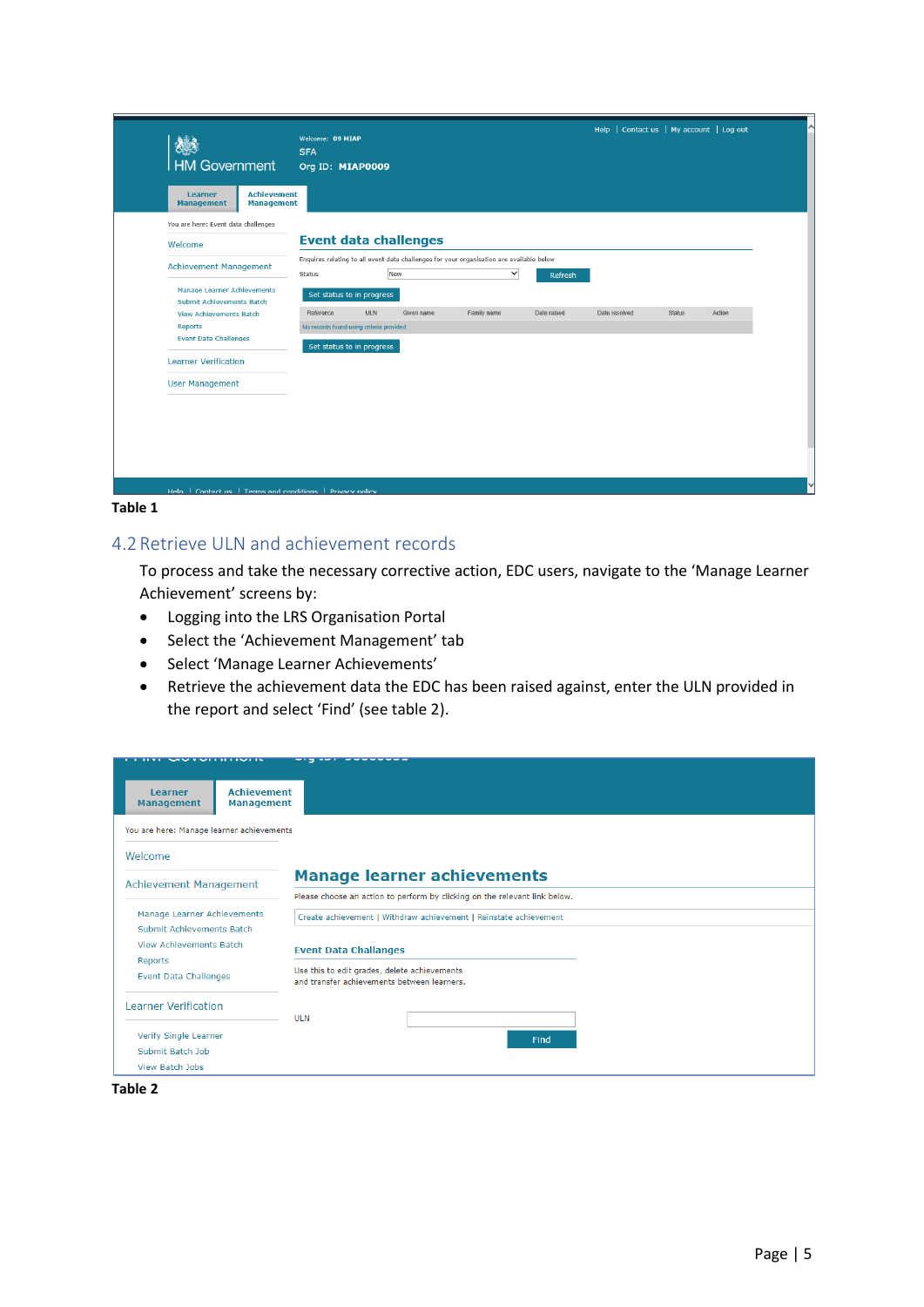The search will return a list of achievements for this learner created by the organisation logged into the LRS Organisation Portal (see table 3).

| <b>Achievement</b><br><b>Learner</b><br><b>Management</b><br><b>Management</b>                    |                                                                                                                       |                                                                   |      |         |                                                                                                                 |
|---------------------------------------------------------------------------------------------------|-----------------------------------------------------------------------------------------------------------------------|-------------------------------------------------------------------|------|---------|-----------------------------------------------------------------------------------------------------------------|
| You are here: Manage learner achievements > AchievementsList<br>Welcome                           | <b>Viewing learner: Test Learner</b><br><b>Learner Achievement</b>                                                    | ULN: 3415521949                                                   |      |         |                                                                                                                 |
| Achievement Management                                                                            | 1-3 of 3 results                                                                                                      |                                                                   |      |         |                                                                                                                 |
| Manage Learner Achievements                                                                       | Subject                                                                                                               | Reference number $\blacktriangledown$<br>$\overline{\phantom{a}}$ |      |         | Type $\blacktriangledown$ Level $\blacktriangledown$ Grade $\blacktriangledown$ Award date $\blacktriangledown$ |
| Submit Achievements Batch                                                                         | Adapt and fit healthcare equipment, medical devices, assistive technology, or products, to meet<br>individuals' needs | J/602/3521                                                        | Unit | Level 3 | 03 Jan 2010                                                                                                     |
| <b>View Achievements Batch</b>                                                                    | Adapt and fit healthcare equipment, medical devices, assistive technology, or products, to meet<br>individuals' needs | J/602/3521                                                        | Unit | Level 3 | 02 Jan 2010                                                                                                     |
| Reports                                                                                           | Adapt and fit healthcare equipment, medical devices, assistive technology, or products, to meet<br>individuals' needs | J/602/3521                                                        | Unit | Level 3 | 01 Jan 2010                                                                                                     |
| <b>Event Data Challenges</b><br>Learner Verification<br>Verify Single Learner<br>Submit Batch Job | 1-3 of 3 results                                                                                                      |                                                                   |      |         | Return To Manage Learner Achievements                                                                           |

#### **Table 3**

From this screen, users can either go back to previous screen or select the achievement record the EDC was raised against to take action (see table 4).

| <b>I HM Government</b>                  |                                         | Org ID: 90000051              |                                                                                            |
|-----------------------------------------|-----------------------------------------|-------------------------------|--------------------------------------------------------------------------------------------|
| Learner<br><b>Management</b>            | <b>Achievement</b><br><b>Management</b> |                               |                                                                                            |
| You are here:                           |                                         |                               |                                                                                            |
| Welcome                                 |                                         | Viewing learner: Test Learner | ULN: 3415521949                                                                            |
|                                         |                                         | <b>Achievement summary</b>    |                                                                                            |
| <b>Achievement Management</b>           |                                         | Aim title                     | Adapt and fit healthcare equipment, medical<br>devices, assistive technology, or products, |
| Manage Learner Achievements             |                                         |                               | to meet individuals' needs.                                                                |
| <b>Submit Achievements Batch</b>        |                                         | Aim type                      | Unit                                                                                       |
| <b>View Achievements Batch</b>          |                                         | Aim reference number          | J/602/3521                                                                                 |
| Reports<br><b>Event Data Challenges</b> |                                         | Grade                         |                                                                                            |
|                                         |                                         | Level                         | Level 3                                                                                    |
| <b>Learner Verification</b>             |                                         | Achievement award date        | 03 Jan 2010                                                                                |
| Verify Single Learner                   |                                         | Language for assessment       |                                                                                            |
|                                         |                                         | <b>Provider UKPRN</b>         |                                                                                            |
| Submit Batch Job<br>View Batch Jobs     |                                         |                               | Move To New Learner<br><b>Back to list</b><br><b>Edit Grade</b><br><b>Delete</b>           |

#### **Table 4**

From the 'Achievement Summary' screen, the EDC user can select one of four options, depending on the problem reported:

- Edit Grade (Section 4.3)
- Move to new learner (Section 4.5)
- Delete (achievement from the learners PLR) (Section 4.4)
- Back to list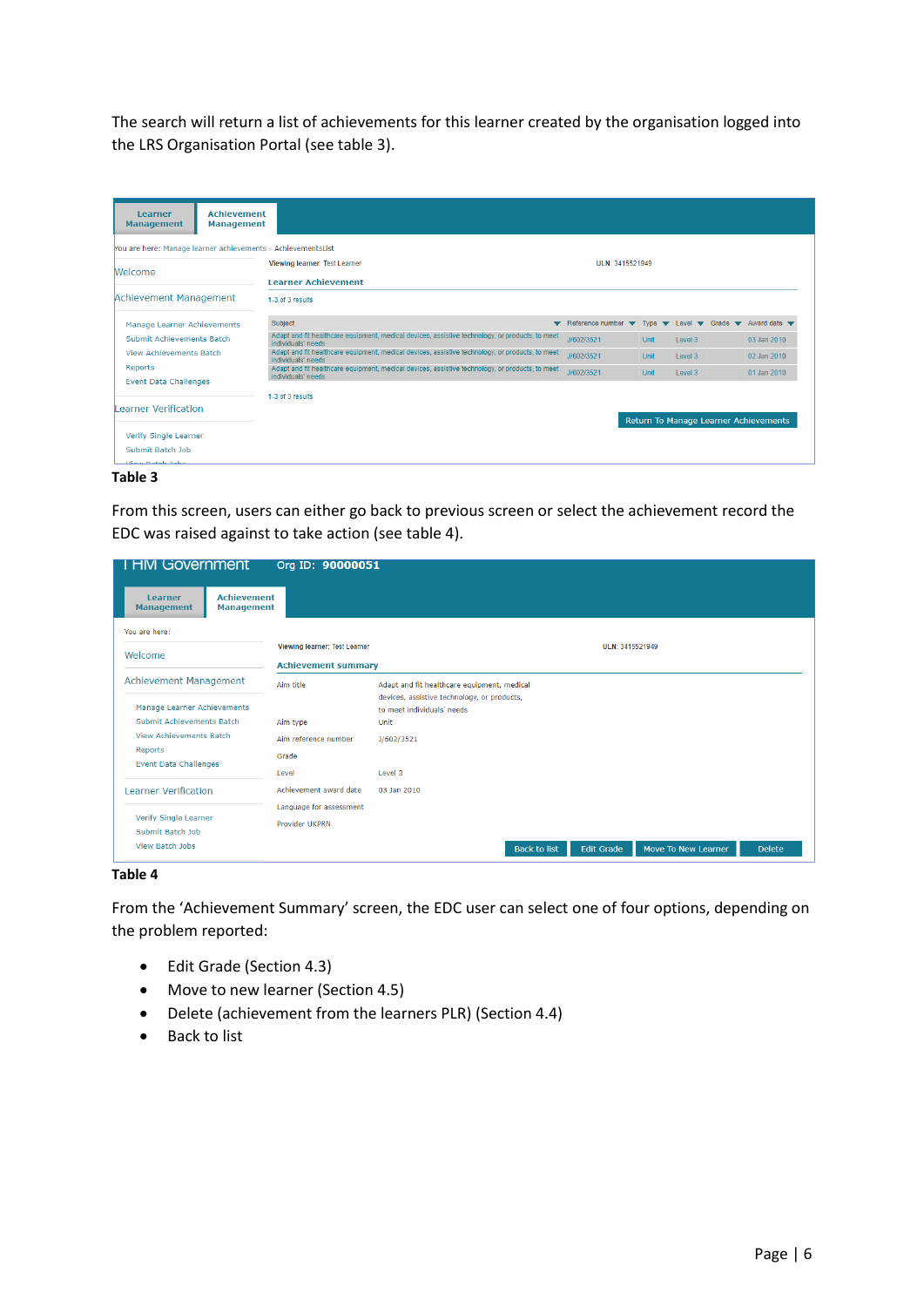### <span id="page-6-0"></span>4.3 Edit Grade

The 'Edit Grade' screen allows AOs to update or add a grade value for individual qualification records. This is a free text field and accepts a maximum of 20 characters.

| <b>Learner</b><br><b>Management</b>                                | <b>Achievement</b><br><b>Management</b> |                                                    |                                                                                            |                 |                |
|--------------------------------------------------------------------|-----------------------------------------|----------------------------------------------------|--------------------------------------------------------------------------------------------|-----------------|----------------|
| You are here:                                                      |                                         |                                                    |                                                                                            |                 |                |
| Welcome                                                            |                                         | Viewing learner: Test Learner<br><b>Edit Grade</b> |                                                                                            | ULN: 3415521949 |                |
| <b>Achievement Management</b>                                      |                                         |                                                    |                                                                                            |                 |                |
| Manage Learner Achievements                                        |                                         | Aim title                                          | Adapt and fit healthcare equipment, medical<br>devices, assistive technology, or products, |                 |                |
| <b>Submit Achievements Batch</b><br><b>View Achievements Batch</b> |                                         | Aim reference number                               | to meet individuals' needs<br>J/602/3521                                                   |                 |                |
| Reports<br><b>Event Data Challenges</b>                            |                                         | Grade<br>New Grade *                               |                                                                                            |                 |                |
| <b>Learner Verification</b>                                        |                                         |                                                    |                                                                                            |                 | Cancel<br>Save |
| Verify Single Learner                                              |                                         |                                                    |                                                                                            |                 |                |

**Table 5**

Enter the grade into the 'New Grade' field and select save (see table 5). This replaces or adds a grade value to the achievement record and displays it on the learners PLR.

### <span id="page-6-1"></span>4.4Delete achievement record

The 'Delete' option allows EDC users to delete a qualification from a learners PLR record. This function should only be used when the organisation has incorrectly uploaded a record to a learners PLR, for example the learner never completed the course.

Select the 'Delete' option which will take you to the 'Delete Learner Achievement' screen (see table 6). Details about the qualification appear on the screen.

| <b>HM Government</b>                                     |                                         | Org ID: 90000051                  |                                             |                 |                                 |
|----------------------------------------------------------|-----------------------------------------|-----------------------------------|---------------------------------------------|-----------------|---------------------------------|
| <b>Learner</b><br><b>Management</b>                      | <b>Achievement</b><br><b>Management</b> |                                   |                                             |                 |                                 |
| You are here:                                            |                                         |                                   |                                             |                 |                                 |
| Welcome                                                  |                                         | Viewing learner: Test Learner     |                                             | ULN: 3415521949 |                                 |
|                                                          |                                         | <b>Delete Learner Achievement</b> |                                             |                 |                                 |
| <b>Achievement Management</b>                            |                                         | Aim title                         | Adapt and fit healthcare equipment, medical |                 |                                 |
|                                                          |                                         |                                   | devices, assistive technology, or products, |                 |                                 |
| Manage Learner Achievements<br>Submit Achievements Batch |                                         | Aim reference number              | to meet individuals' needs                  |                 |                                 |
| <b>View Achievements Batch</b>                           |                                         |                                   | J/602/3521                                  |                 |                                 |
| Reports                                                  |                                         | Achievement award date            | 03 Jan 2010                                 |                 |                                 |
| <b>Event Data Challenges</b>                             |                                         | <b>Provider UKPRN</b>             |                                             |                 |                                 |
| <b>Learner Verification</b>                              |                                         |                                   |                                             |                 | <b>Confirm Delete</b><br>Cancel |

#### **Table 6**

Select 'Confirm Delete' to confirm the qualification record can be deleted.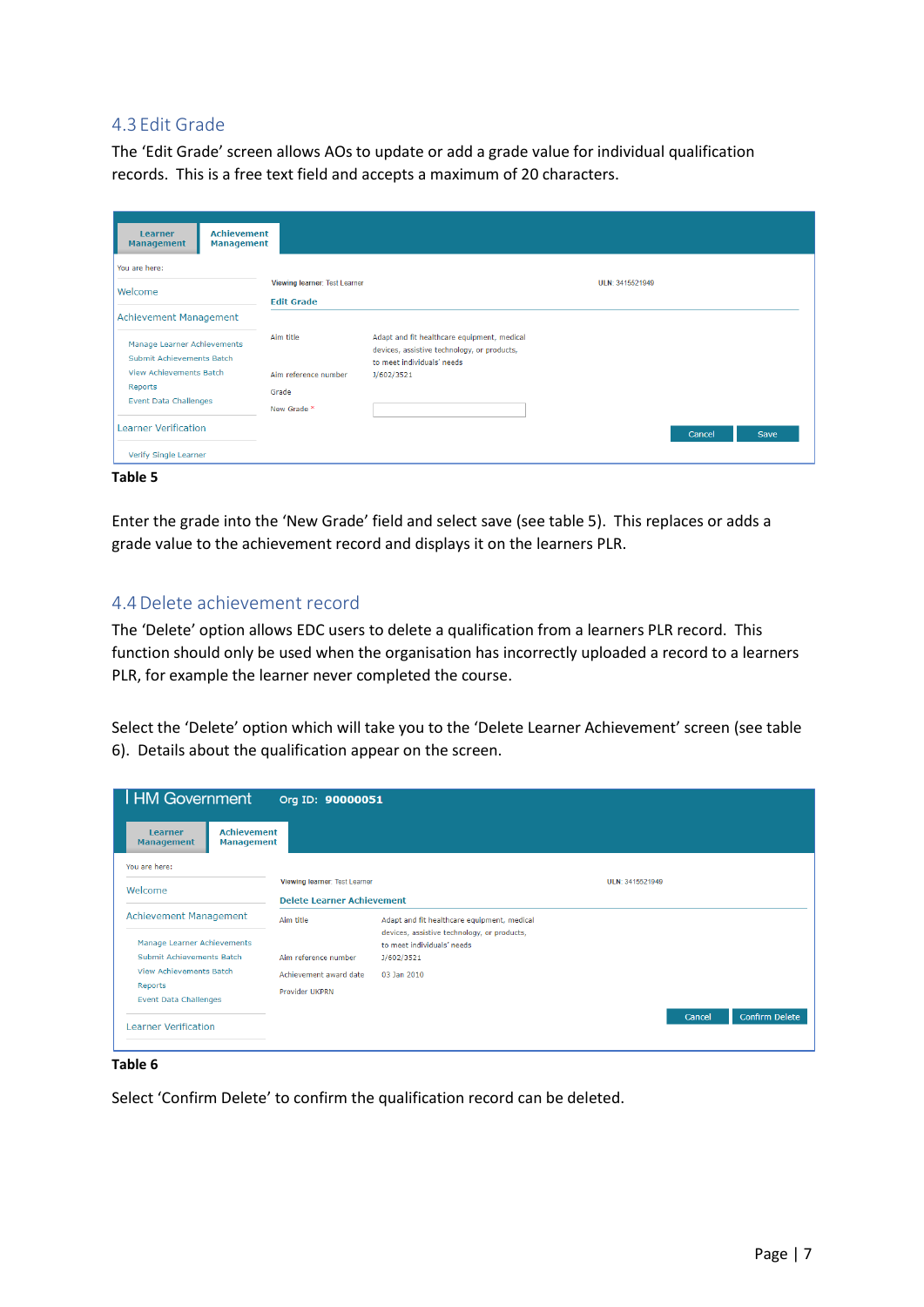### <span id="page-7-0"></span>4.5Move to new learner

This functionality allows the EDC user to move qualification records between ULNs/PLRs.

Select 'Move to New Learner' button to navigate to 'Move Achievement to New Learner' screen (see table 7). Details about the qualification appear on the screen.

| Learner<br><b>Management</b>                                 | <b>Achievement</b><br><b>Management</b> |                                                 |                                                                                                                          |                 |                    |  |
|--------------------------------------------------------------|-----------------------------------------|-------------------------------------------------|--------------------------------------------------------------------------------------------------------------------------|-----------------|--------------------|--|
| You are here:                                                |                                         | Viewing learner: Test Learner                   |                                                                                                                          | ULN: 3415521949 |                    |  |
| Welcome                                                      |                                         | <b>Move Achievement To New Learner</b>          |                                                                                                                          |                 |                    |  |
| <b>Achievement Management</b>                                |                                         |                                                 |                                                                                                                          |                 |                    |  |
| Manage Learner Achievements<br>Submit Achievements Batch     |                                         | Aim title                                       | Adapt and fit healthcare equipment, medical<br>devices, assistive technology, or products,<br>to meet individuals' needs |                 |                    |  |
| <b>View Achievements Batch</b>                               |                                         | Aim reference number                            | J/602/3521                                                                                                               |                 |                    |  |
| Reports<br><b>Event Data Challenges</b>                      |                                         | Achievement award date<br><b>Provider UKPRN</b> | 01 Jan 2010                                                                                                              |                 |                    |  |
| Learner Verification                                         |                                         | New ULN *                                       |                                                                                                                          |                 |                    |  |
| Verify Single Learner<br>Submit Batch Job<br>View Ratch Johs |                                         |                                                 |                                                                                                                          |                 | Continue<br>Cancel |  |

**Table 7**

Enter the ULN reference which the achievement record needs to be moved to (see table 8).

| <b>Achievement</b><br>Learner<br><b>Management</b><br><b>Management</b> |                                                                         |                                                                                                                          |                 |                    |
|-------------------------------------------------------------------------|-------------------------------------------------------------------------|--------------------------------------------------------------------------------------------------------------------------|-----------------|--------------------|
| You are here:                                                           |                                                                         |                                                                                                                          |                 |                    |
| Welcome                                                                 | Viewing learner: Test Learner<br><b>Move Achievement To New Learner</b> |                                                                                                                          | ULN: 3415521949 |                    |
| <b>Achievement Management</b>                                           |                                                                         |                                                                                                                          |                 |                    |
| Manage Learner Achievements<br>Submit Achievements Batch                | Aim title                                                               | Adapt and fit healthcare equipment, medical<br>devices, assistive technology, or products,<br>to meet individuals' needs |                 |                    |
| <b>View Achievements Batch</b>                                          | Aim reference number                                                    | J/602/3521                                                                                                               |                 |                    |
| Reports<br><b>Event Data Challenges</b>                                 | Achievement award date<br><b>Provider UKPRN</b>                         | 01 Jan 2010                                                                                                              |                 |                    |
| <b>Learner Verification</b>                                             | New ULN *                                                               | 8659377485                                                                                                               |                 |                    |
| Verify Single Learner<br>Submit Batch Job                               |                                                                         |                                                                                                                          |                 | Continue<br>Cancel |
| <b><i>Change County of the American</i></b>                             |                                                                         |                                                                                                                          |                 |                    |

**Table 8**

Click 'Continue'. By selecting continue, details of the new ULN will appear at the bottom of the screen (see table 9).